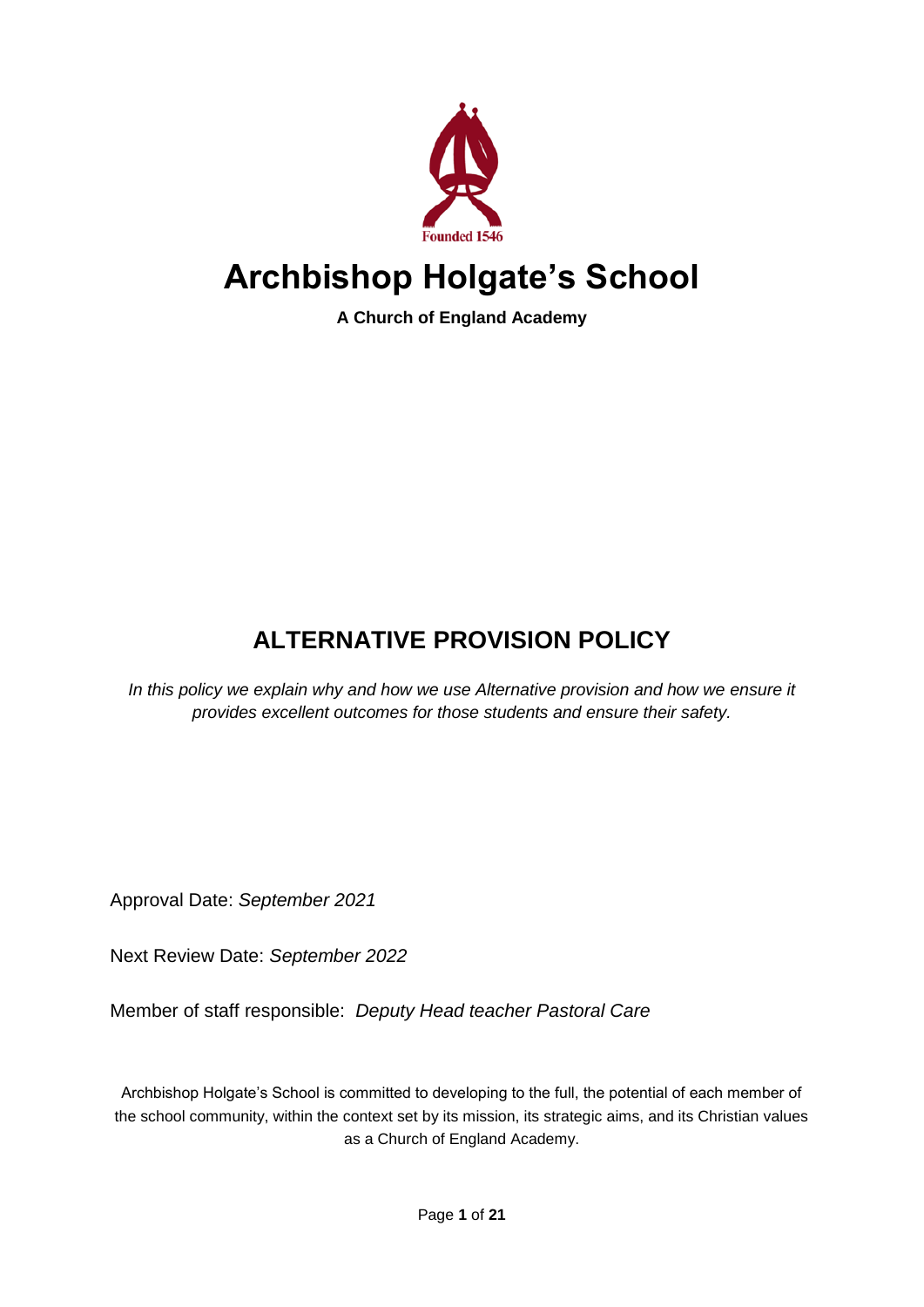#### **Table of Contents**

| 1.  |                                                                                         |  |
|-----|-----------------------------------------------------------------------------------------|--|
| 2.  |                                                                                         |  |
| 3.  |                                                                                         |  |
| 4.  |                                                                                         |  |
| 5.  |                                                                                         |  |
| 6.  |                                                                                         |  |
| 7.  |                                                                                         |  |
| 8.  |                                                                                         |  |
| 9.  |                                                                                         |  |
| 10. |                                                                                         |  |
| 11. |                                                                                         |  |
| 12. |                                                                                         |  |
| 13. |                                                                                         |  |
| 14. |                                                                                         |  |
| 15. |                                                                                         |  |
| 16. |                                                                                         |  |
| 17. | 11                                                                                      |  |
|     | 18. Appendix 1: CYC Quality assurance procedures for Alternative Education Providers 12 |  |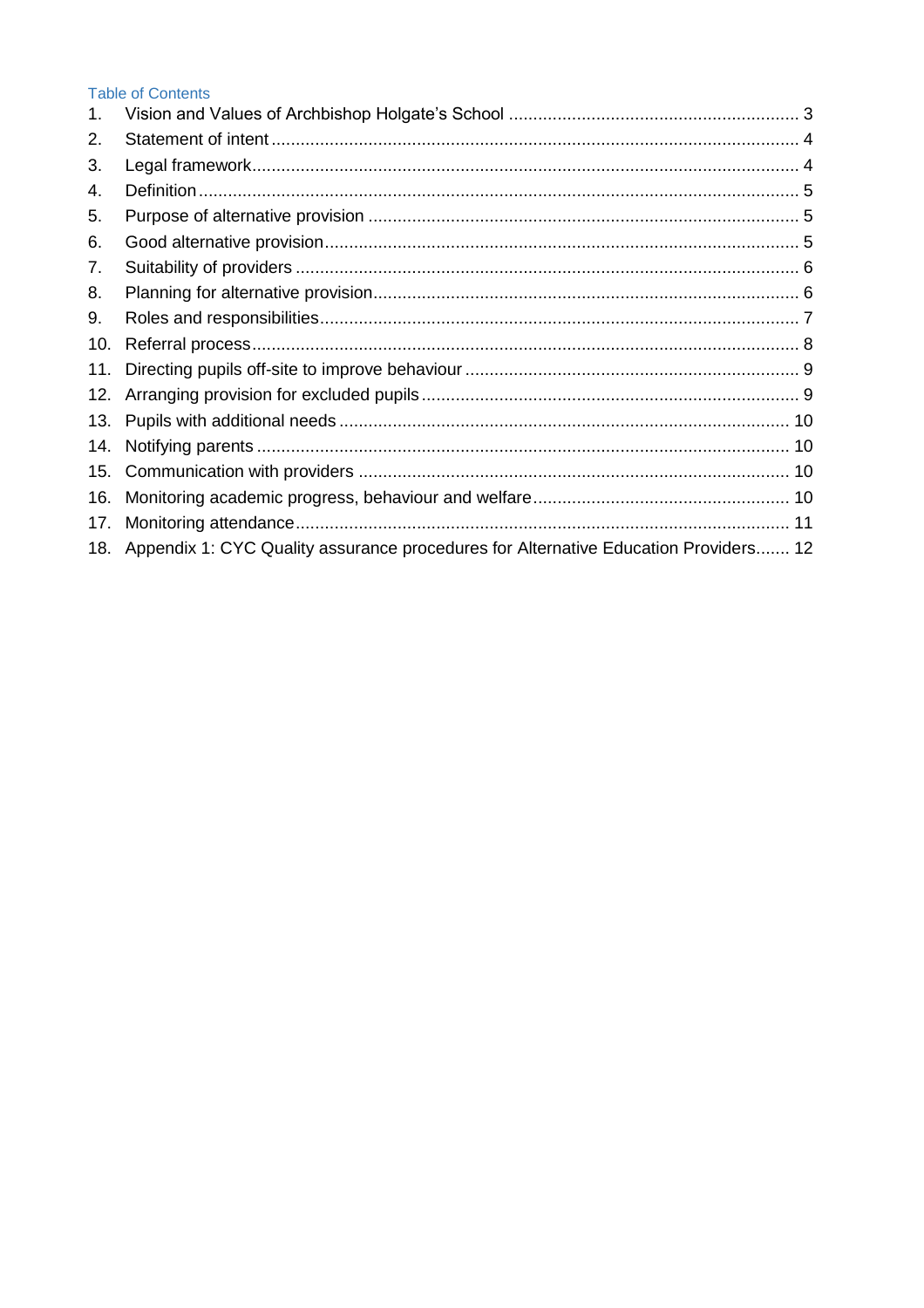#### *1. Vision and Values of Archbishop Holgate's School*

<span id="page-2-0"></span>As a Church of England school we strive to ensure that all of our young people are cared for, given every opportunity to develop through academic study, to grow personally and spiritually and to live into being those Values we hold dear in our community and in wider society. Our role as a Church school is to help nurture both academic excellence and to help shape young people who can make a significant contribution to the community they serve. Key to this is a clear recognition that all students have individual gifts and talents and with support every young person can flourish.

Archbishop Holgate's School is distinctive and effective as a Church of England school because our Christian vision and values are very explicit and drive all areas of school life. Our Vision is one which combines Values, Care and Achievement.

#### **"A threefold cord is not easily broken." Ecclesiastes 4:12**

Through this vision we seek to be a Church of England School which is deeply Christian. As such, the three themes of our vision, Values, Care and Achievement are deliberately expressed in that order, our distinct Christian Values help ensure that every child is cared for as an individual and this in turn will help them to succeed academically.

Our school values of *Justice*, *Compassion*, *Forgiveness* and *Trust* have been embedded across our school community and permeate all areas of school life.



Page **3** of **21** This policy is to complement our vision and values and to enable the school to allow all members of Archbishop Holgate's community to live them into being every day.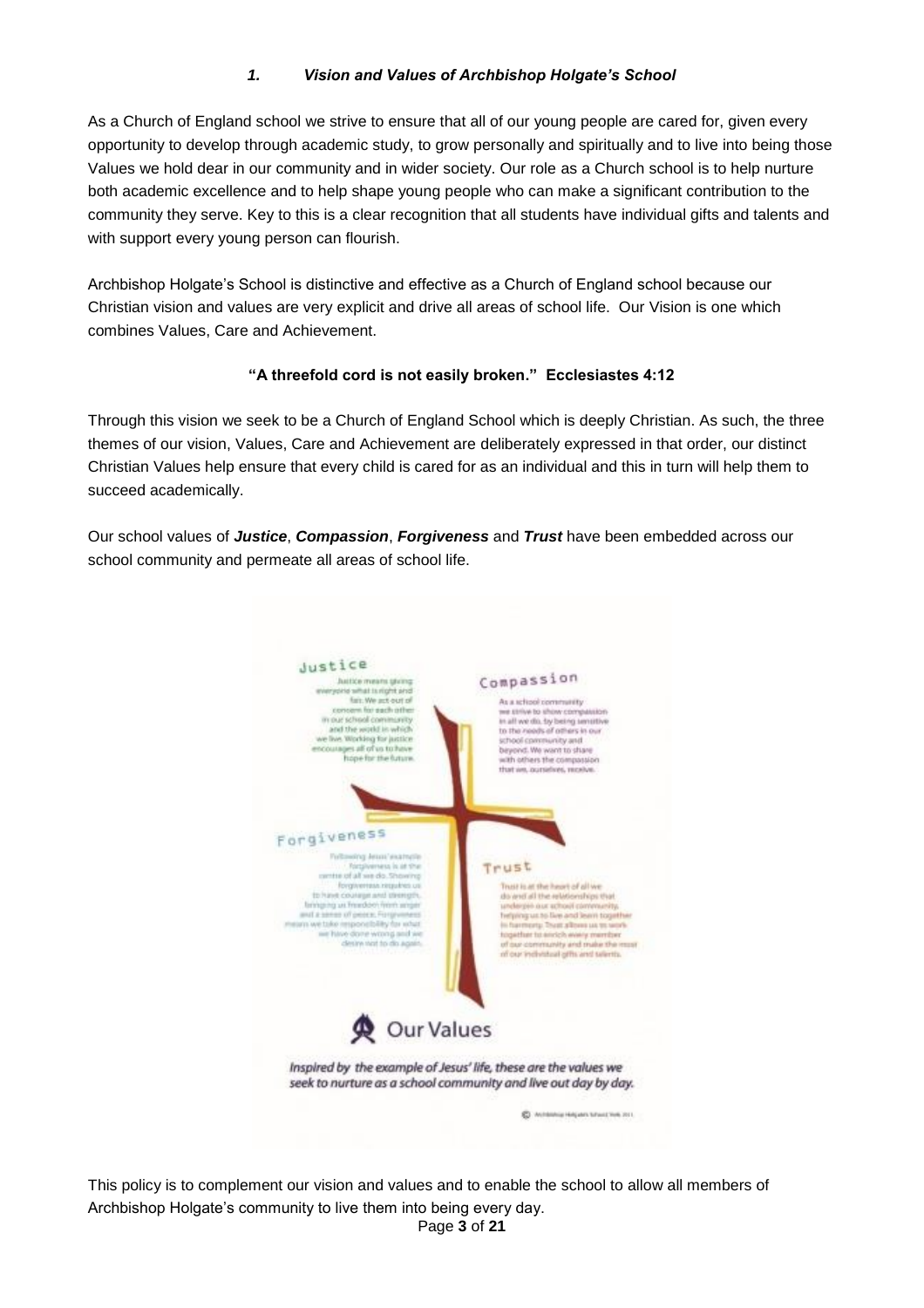#### *2. Statement of intent*

<span id="page-3-0"></span>Archbishop Holgate's School recognises the need to ensure that our curriculum is inclusive and accessible, providing opportunities for all pupils to succeed; furthermore, we recognise the need to offer other provisions to some pupils that allow them to achieve their potential outside of what is accessible at the school.

Alternative provision is educational provision for pupils who would benefit from or are unable to access, or unsuited to, mainstream education for a variety of reasons. It aims to ensure the continued education of pupils in the school in a supportive and nurturing environment. The school strives to reintegrate all pupils back into mainstream education wherever possible. The school aims to work in partnership with parents and students and in the majority of cases where Alternative Provision is proposed, this will then be a partnership decision. For example: a change in the curriculum model might be required to engage or provide a break will be offered in full partnership, however if it is due to a Permanent Exclusion this is a school decision.

This policy outlines the key aspects of alternative provision at the school, including the reasons for which a pupil may be directed to alternative provision, the referral process and the methods for reintegrating pupils back into the school.

#### *3. Legal framework*

<span id="page-3-1"></span>This policy has due regard to legislation and statutory guidance including, but not limited to, the following:

- Education and Inspections Act 2006
- Data Protection Act 2018
- The General Data Protection Regulation
- Education Act 2002
- DfE (2013) 'Alternative Provision'
- DfE (2017) 'Exclusion from maintained schools, academies and pupil referral units in England'
- DfE (2021) 'Keeping children safe in education'
- DfE (2018) 'Mental health and behaviour in schools'

This policy operates in conjunction with the following school policies:

- Behavioural Policy
- Equal Opportunities Policy
- Attendance Policy
- Child Protection and Safeguarding Policy
- **E-safety Policy**
- Health and Safety Policy
- **SEND Policy**
- Anti-Bullying Policy
- **Exclusion Policy**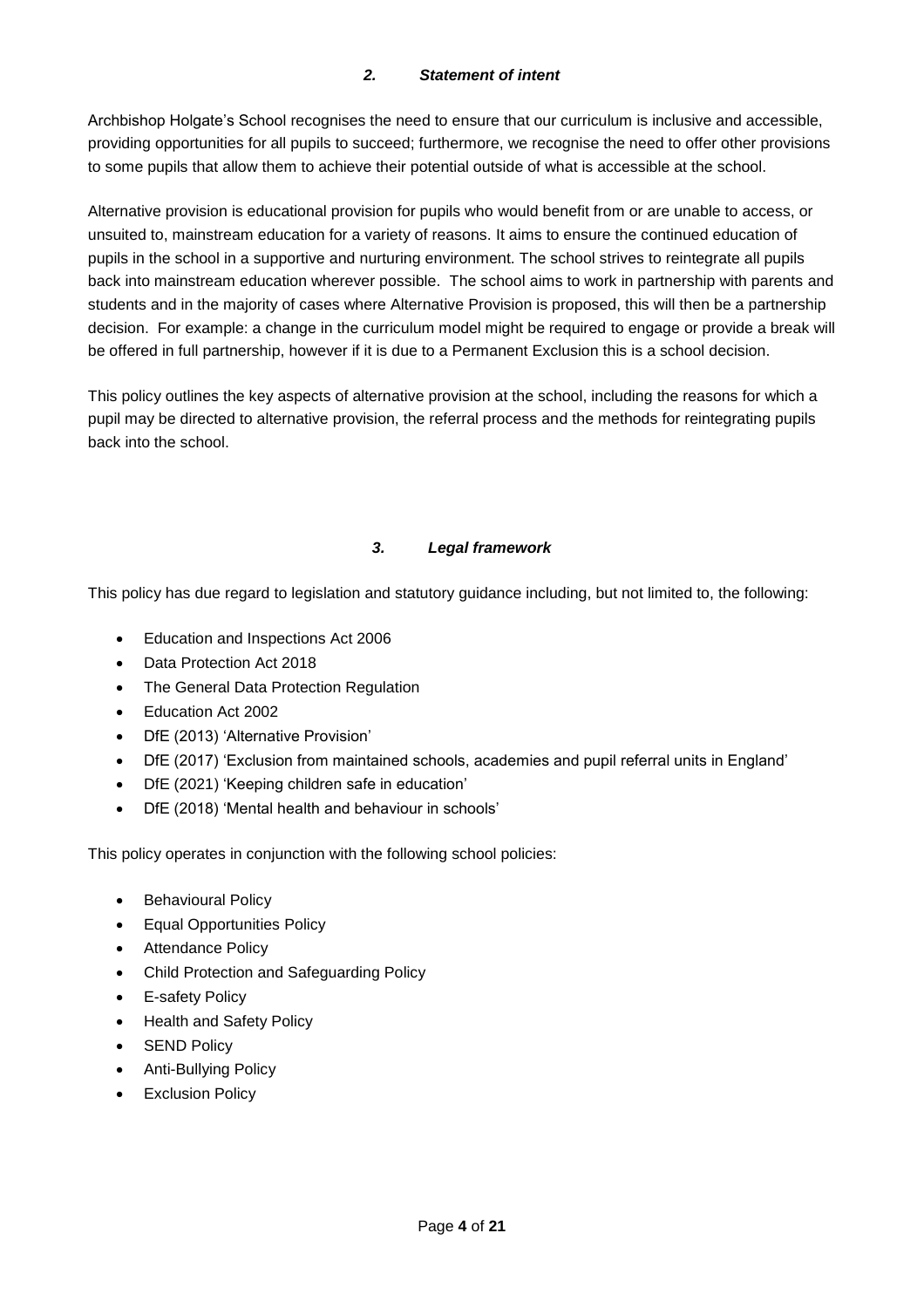#### *4. Definition*

<span id="page-4-0"></span>For the purposes of this policy, 'alternative provision' is defined as: "Education arranged by the school that is not on the school premises."

#### *5. Purpose of alternative provision*

<span id="page-4-1"></span>The school recognises that all pupils are individuals with different strengths and weaknesses, and that mainstream education is not suitable for everyone.

Alternative provision focusses on ensuring that pupils continue to receive a high-quality education whilst their needs are being addressed and offers a variety of alternative curriculum provisions in order to support pupils' wider development.

The school may arrange alternative provision for pupils for several reasons including, but not limited to, the following:

- To encourage the inclusion in education of pupils who have had one or more fixed-period exclusions, or who are at risk of permanent exclusion
- To ensure pupils are offered a variety of alternative curriculum provisions as a way of supporting their wider development, and equip them with skills and experience that will benefit them later in life
- To further personalise the curriculum for some pupils, where there is a need
- To meet the needs of pupils who struggle to meet the academic and social demands of mainstream education expectations
- To meet the needs of pupils who because of illness who would not receive suitable education.
- To negate any damage caused by negative experiences a pupil may have had in subject areas they cannot access
- To meet legal obligations

The school will handle all situations sensitivity, minimizing shame and working with parents and students to ensure they understand the benefits and strengths of the placement.

Once directed to alternative provision, the length of time a pupil spends there will be dependent on what best supports their needs, providing the placement is appropriate and their progress is regularly monitored.

Directing a pupil to alternative provision can benefit them in different ways depending on their individual circumstances, including the following:

- Pupils can access a variety of educational options, including academic and vocational routes
- Pupils are given a greater degree of flexibility in what and how they learn, which can increase motivation
- <span id="page-4-2"></span>• Pupils are given a level of independence and are encouraged to take responsibility for themselves

#### *6. Good alternative provision*

Alternative provision will differ from pupil to pupil dependent on their needs; however, the providers commissioned by the school aim to: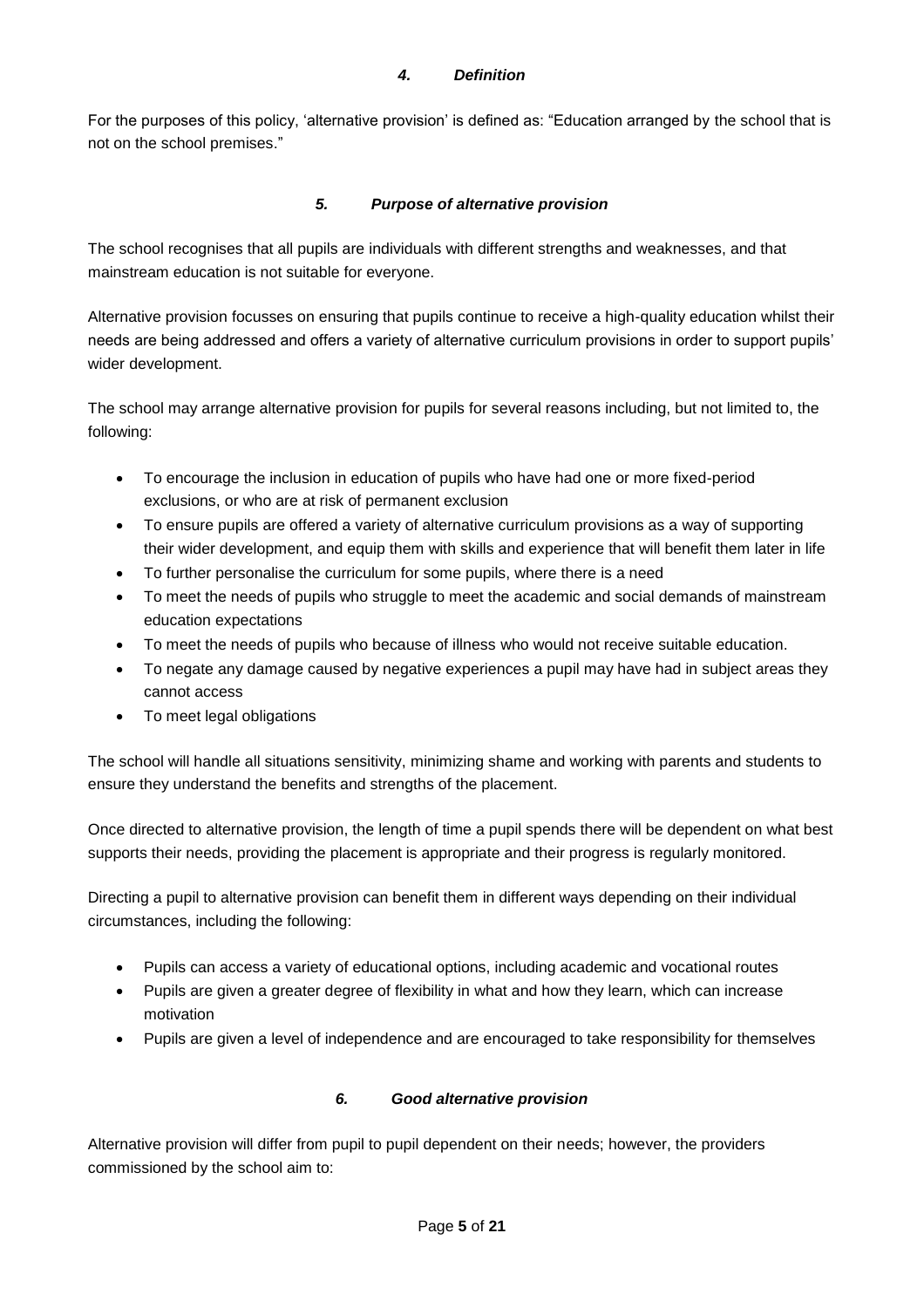- Be suited to individual pupils' capabilities and identify their specific personal, social and academic needs in order to help them overcome any barriers to attainment.
- Achieve good academic attainment on par with mainstream schools and deliver appropriate accreditation and qualifications.
- Improve pupil motivation, self-confidence, attendance and engagement with education.
- Provide clearly defined objectives to the school and pupil, including the next steps following the placement such as reintegration into mainstream education.

The school will use the local authority's quality assurance procedures for Alternative Education Providers (see Appendix 1) and where ever possible providers from the York Alternative Provision Directory.

#### *7. Suitability of providers*

<span id="page-5-0"></span>The school is able to access a variety of alternative provision placements and has procedures in place to ensure pupils make good progress whilst at the provision, as outlined in Section 16 of this policy.

The suitability of the providers of alternative provision commissioned by the school will be continually assessed to ensure they continue to offer the best path for the school's pupils.

The school's DSL will ensure all providers to the school are registered and approved, and that they have relevant policies in place to cover safeguarding and health and safety. The LA has quality assured all providers in its Alternative Provision Directory, however school will also ensure it is confident that the placements are all suitable. Where a placement has not been quality assured by the council, the school will complete that process.

Where the council have not, the alternative provision lead will obtain written confirmation from the alternative provider that appropriate safeguarding checks have been carried out on individuals working at the establishment, i.e. those checks that the school would otherwise perform in respect of its own staff.

The Alterative provider lead will visit all placements at the start and will complete a visit every term, completing CYC paperwork to evidence and QA the placement continually.

#### *8. Planning for alternative provision*

<span id="page-5-1"></span>The school will strive to encourage all pupils to achieve or exceed the standards of a good education.

The school will focus on the early assessment and identification of a pupil's needs, including any SEND, and will work in collaboration with partner agencies in health and children's social care, educational psychology, and children and young people's mental health services (CYPMHS) to support the pupil to engage in education.

If support the school implements for the pupil does not lead to increased engagement in education or improvements in the pupil's welfare, the headteacher, in collaboration with other members of staff such as the SENCO, will consider if the pupil should be directed to alternative provision.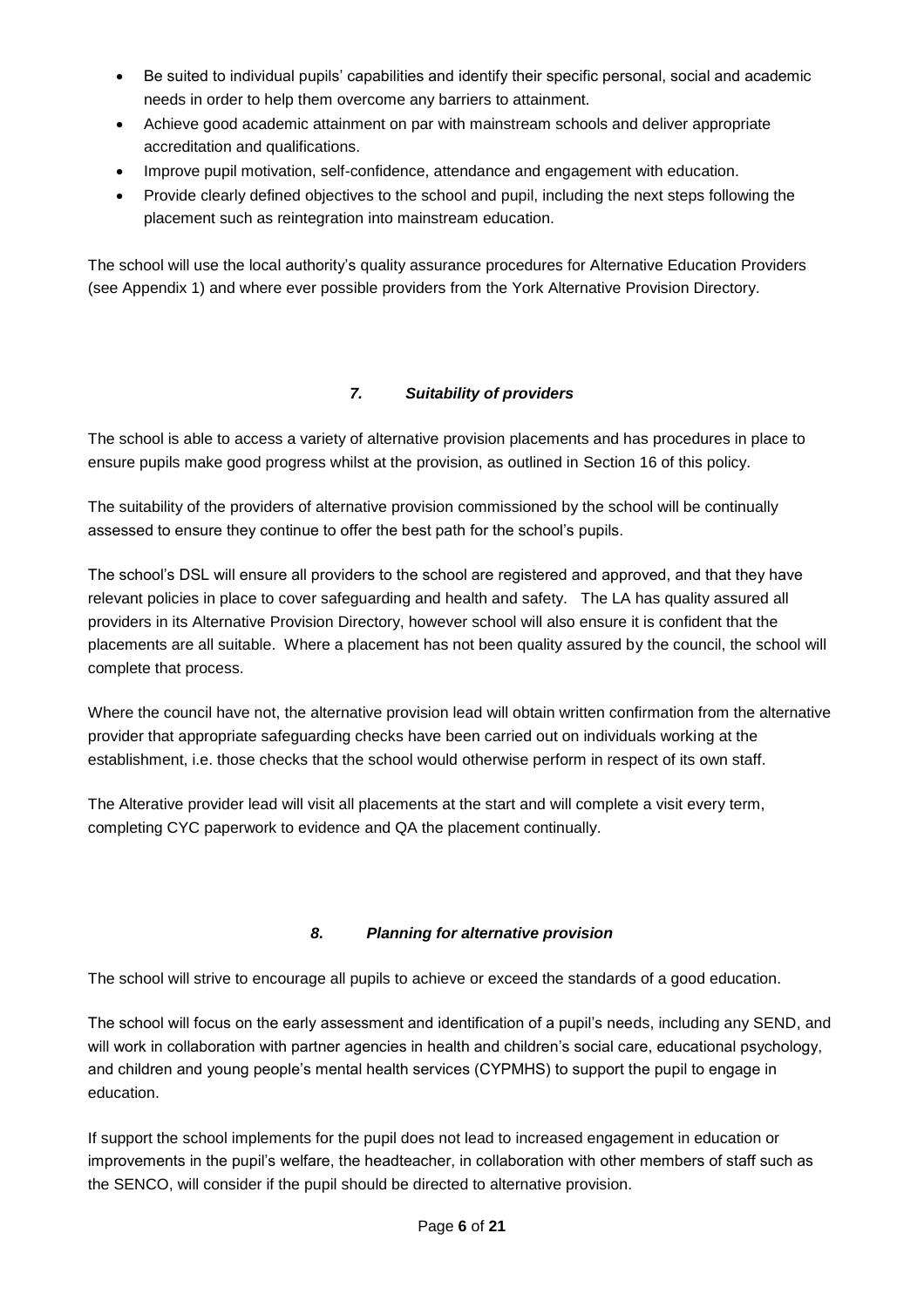If a pupil is directed to alternative provision, the school will ensure that a personalised plan for intervention is developed, setting clear objectives for improvement and attainment, timeframes, arrangements for assessment and monitoring progress, and a baseline of the current position against which to measure progress.

Intervention plans will be linked to other relevant information, such as EHC plans.

Full records of all alternative provision placements will be maintained, including information on the pupil's progress, achievements and destination following their placement, as well as the pupil's own assessment of their placement.

#### *9. Roles and responsibilities*

<span id="page-6-0"></span>The LA will be responsible for:

- Arranging suitable full-time education for pupils who have been permanently excluded from the school, as outlined in section 12 of this policy.
- Arranging suitable full-time education for pupils who would not receive suitable education without alternative provision, e.g. because of illness.

The governing board will be responsible for:

- Arranging suitable full-time education for pupils who receive a fixed-period exclusion of more than five school days, as outlined in section 10 of this policy.
- Where appropriate, directing pupils off-site for education to improve their behaviour.
- Monitoring and reviewing the implementation of this policy.

The headteacher will be responsible for:

- Taking overall responsibility of the school's use of alternative provision and the implementation of this policy.
- Reporting on the effectiveness of the implementation of this policy to the governing board.
- Ensuring that budgets for alternative provision are established in due time, approved by the governing board and managed effectively.
- Notifying parents when their child has been directed to alternative provision, as outlined in section 12 of this policy.
- Sharing the relevant information with the chosen alternative provision provider to facilitate the transition from the school to the provider.

The SLT will be responsible for:

- Supporting members of staff with the monitoring and support of alternative curriculum provision.
- Arranging the appointment of the alternative provision lead.
- Continually assessing the quality and suitability of providers of alternative education.

The alternative provision lead will be responsible for (they might use the quality assurance process provided by the council to complete some of these tasks):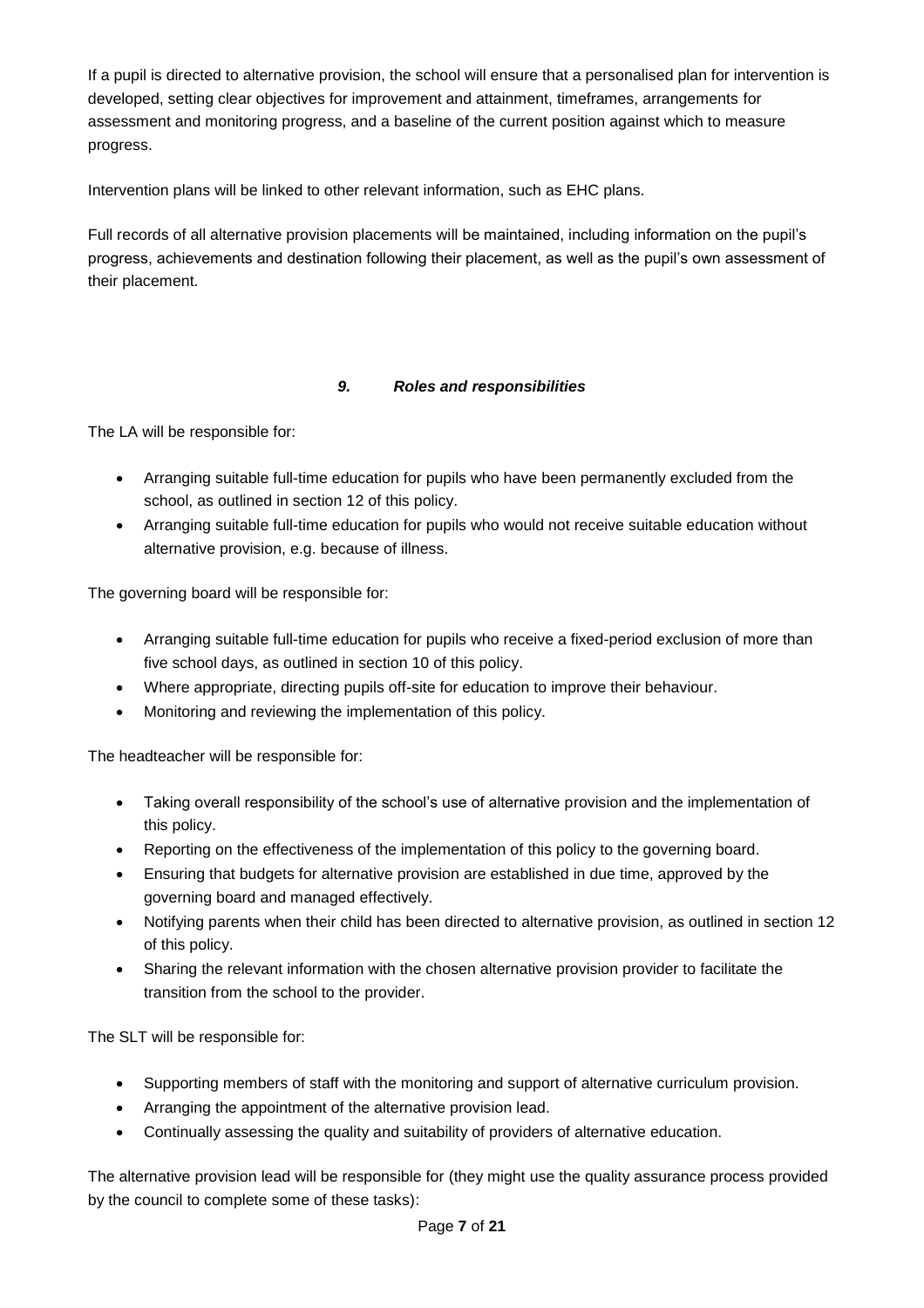- Liaising with the relevant members of staff, e.g. the DSL and SENCO, to ensure that the appropriate measures are in place to support pupils in alternative provision.
- Undertaking visits to the alternative provision sites, as requested by the SLT, to review the progress of relevant pupils.
- Deciding on an appropriate course of action, in conjunction with the SLT and headteacher, if informed by a provider of any serious behavioural incidents involving the school's pupils.
- Ensuring that the alternative education providers used by the school are registered and approved, and that they have the relevant policies in place to cover safeguarding, child protection, and health and safety.
- Ensuring that all adults at the provision are cleared to work with pupils, e.g. they have the relevant DBS checks.
- Ensuring that all alternative providers receive and adhere to the school's Child Protection and Safeguarding Policy.

The attendance lead will be responsible for:

- Monitoring the attendance of pupils who have been referred to alternative provision and updating the school's records on a weekly basis.
- Providing attendance updates to the alternative provision lead and headteacher on a weekly basis.

The assessment lead will be responsible for:

- Coordinating with the provider to make arrangements for pupils who are required to sit public examinations.
- Liaising with the alternative provision lead to ensure there is a system in place for tracking pupil progress.

The SENCO will be responsible for:

• Giving alternative provision providers details of a pupil's SEND, where appropriate, so their placement can be catered to them.

#### *10. Referral process*

<span id="page-7-0"></span>The school will work in conjunction with alternative provision providers to develop procedures for referring and admitting pupils to alternative provision.

Once the school has taken the decision to direct a pupil to alternative provision, the pupil and their parents will be called for a meeting with the alternative provision lead.

At the meeting, the alternative provision lead will clearly explain to the pupil and their parents the reasons for directing the pupil to alternative provision.

An agreement will be made between the school and the parents with regards to referring the pupil to alternative provision. This agreement will be reviewed on a termly basis, and the timescales and responsibilities for reviewing the agreement must be made clear to providers, parents and pupils.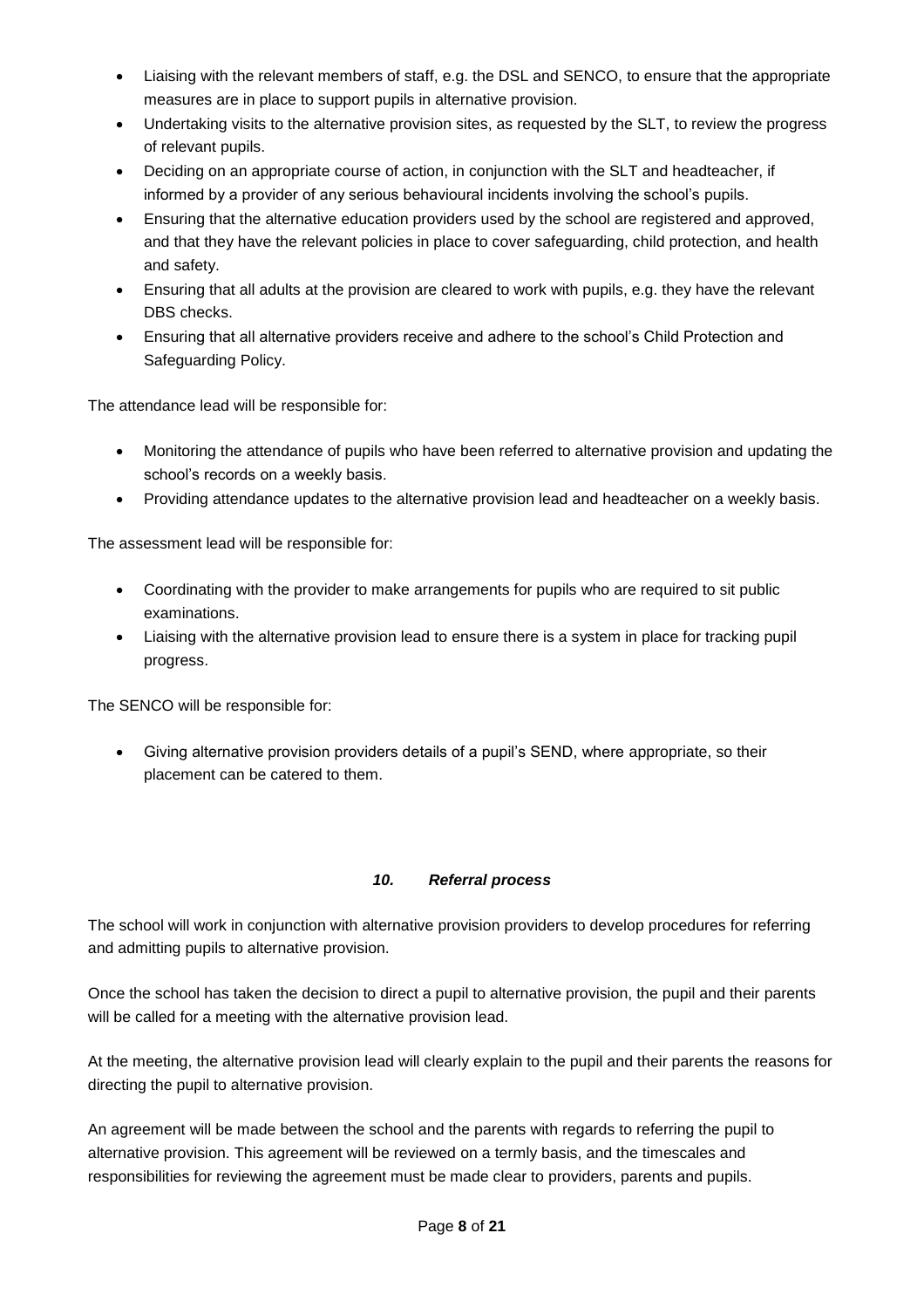Responsibilities for supporting the pupil and timescales for reviewing the alternative provision agreement will be made during the initial meeting.

Parents of the pupil will be fully involved in the referral process and any decisions taken to refer their child to alternative provision.

Student voice will be collected and be a key factor in any decisions made on the provision.

Once parents have agreed for their child to be directed to alternative provision, the pupil must attend any onor off-site provision; failure to attend the provision will carry the same consequences as non-attendance at the school, as outlined in the Attendance and Truancy Policy.

Where parents refuse to accept the offer of alternative provision, this will be documented.

<span id="page-8-0"></span>A pupil referred to alternative provision will be dual registered from the day the provision commences.

#### *11. Directing pupils off-site to improve behaviour*

The school can direct a pupil to off-site alternative provision in order to improve their behaviour.

In these instances, the governing board will:

- Ensure that the pupil's parents (and the LA, where the pupil has a statement of SEN or EHC plan) are given clear information about the placement, i.e. why their child has been directed to off-site provision, when the placement will begin, where the placement will be, and how it will be reviewed.
- <span id="page-8-1"></span>• Keep the placement under review and involve the pupil's parents in this process. The frequency of these reviews is decided on a case-by-case basis.

#### *12. Arranging provision for excluded pupils*

The governing board will arrange suitable full-time education for pupils who receive a fixed-period exclusion of more than five school days. This provision will begin no later than the sixth school day of exclusion; however, the school will endeavor to arrange the alternative provision to begin as soon as possible after the commencement of an exclusion.

Consecutive fixed-period exclusions are regarded as a cumulative period. If a pupil is excluded for more than five consecutive days, the alternative provision will be arranged for the sixth school day of exclusion, regardless of whether this is a result of one or more fixed-period exclusions.

The LA will arrange suitable full-time education for any pupil permanently excluded from the school; this alternative provision will begin no later than the sixth school day of exclusion.

Where a pupil who is permanently excluded has an EHC plan, the LA may review the plan or reassess the pupil's needs, in conjunction with their parents, with a view to identify a new placement.

Where it is not possible or appropriate to arrange alternative provision during the first five school days of an exclusion, the headteacher will ensure that the pupil is set work and that this is marked.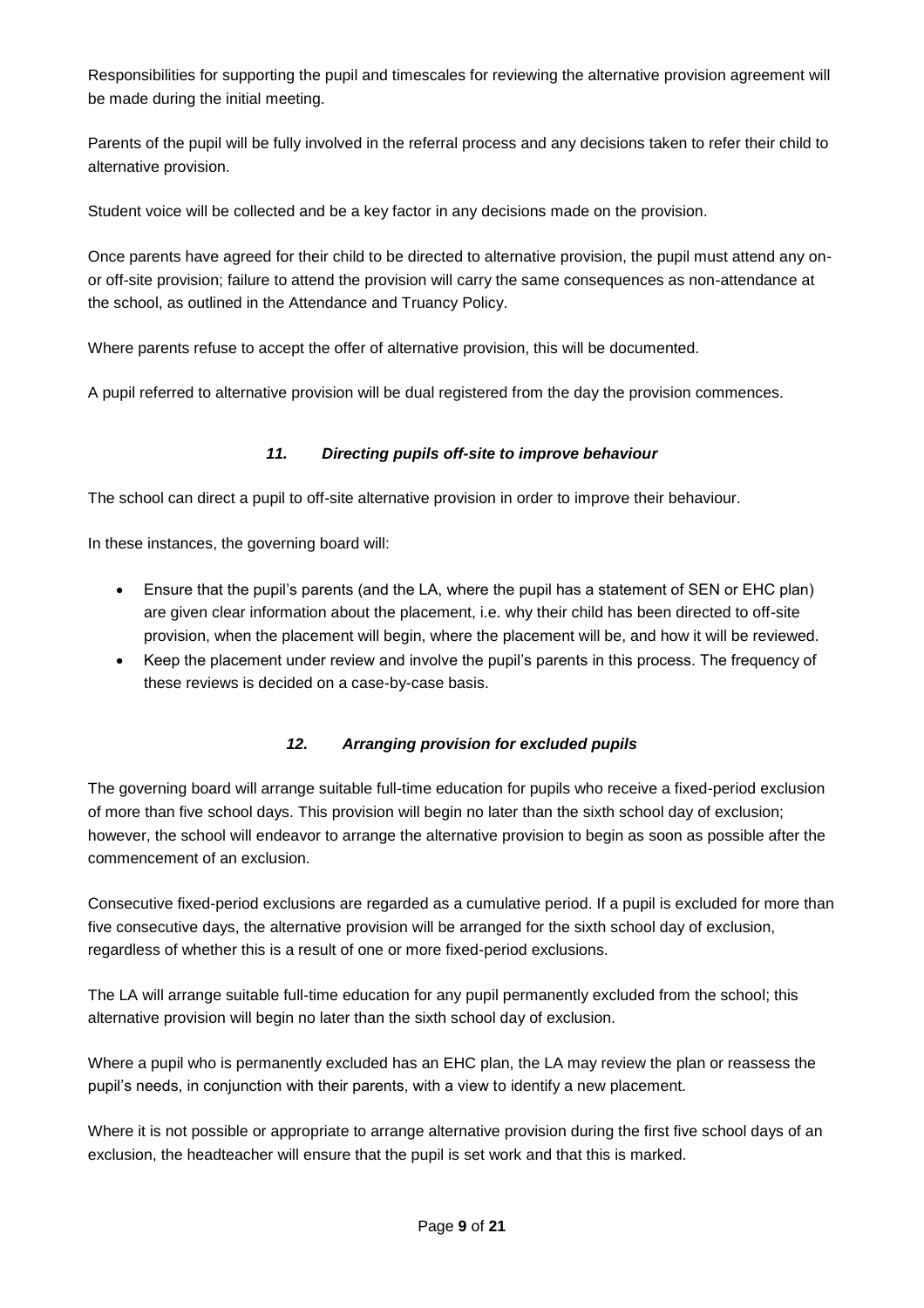#### *13. Pupils with additional needs*

<span id="page-9-0"></span>Where the school has concerns about the behaviour, or risk of exclusion, of a pupil with additional needs (including SEND), or a looked-after child, the headteacher, DSL and SENCO will consider what additional support or alternative placement may be required.

The school will always ensure there has been an accurate assessment of a pupil's needs in order to ensure that suitable alternative provision is put in place.

#### *14. Notifying parents*

<span id="page-9-1"></span>Where the school directs a pupil to off-site alternative provision, their parents will be notified in writing.

The notification letter will explain the purpose of the alternative provision and the reason the pupil has been referred to this provision.

The notification letter will state the dates for which the pupil will be required to attend alternative provision, the time the provision will start, the amount of time the pupil is to spend at the placement each day, the address the pupil will need to attend and the name of the person responsible for the provision.

#### *15. Communication with providers*

<span id="page-9-2"></span>The objectives of placing individual pupils in alternative provision will be clearly communicated to providers and progress against these objectives will be monitored by the alternative provision lead.

The school will maintain ongoing contact with the provider and the pupil in order to exchange relevant information, monitor progress and provide pastoral support.

All relevant information shared between the school, provider and other parties will be communicated in easily-understood language and in accordance with data protection principles; including any information on SEND, literacy, safeguarding or other issues, as well as any information requested by the provider as appropriate.

Providers will be made aware that they should raise any safeguarding concerns regarding a pupil of the school with the DSL.

#### *16. Monitoring academic progress, behaviour and welfare*

<span id="page-9-3"></span>Upon placement in alternative provision, the school will provide the provider with the pupil's attainment data.

Whilst a pupil is placed in alternative provision, the school will monitor their academic progress, behaviour and welfare.

Providers are required to complete a termly report on the pupil's academic progress, behaviour and welfare, as part of the school's monitoring process.

The alternative provision lead, or another suitable member of staff, will visit pupils placed in alternative provision at appropriate intervals, which will be agreed at the start of the provision.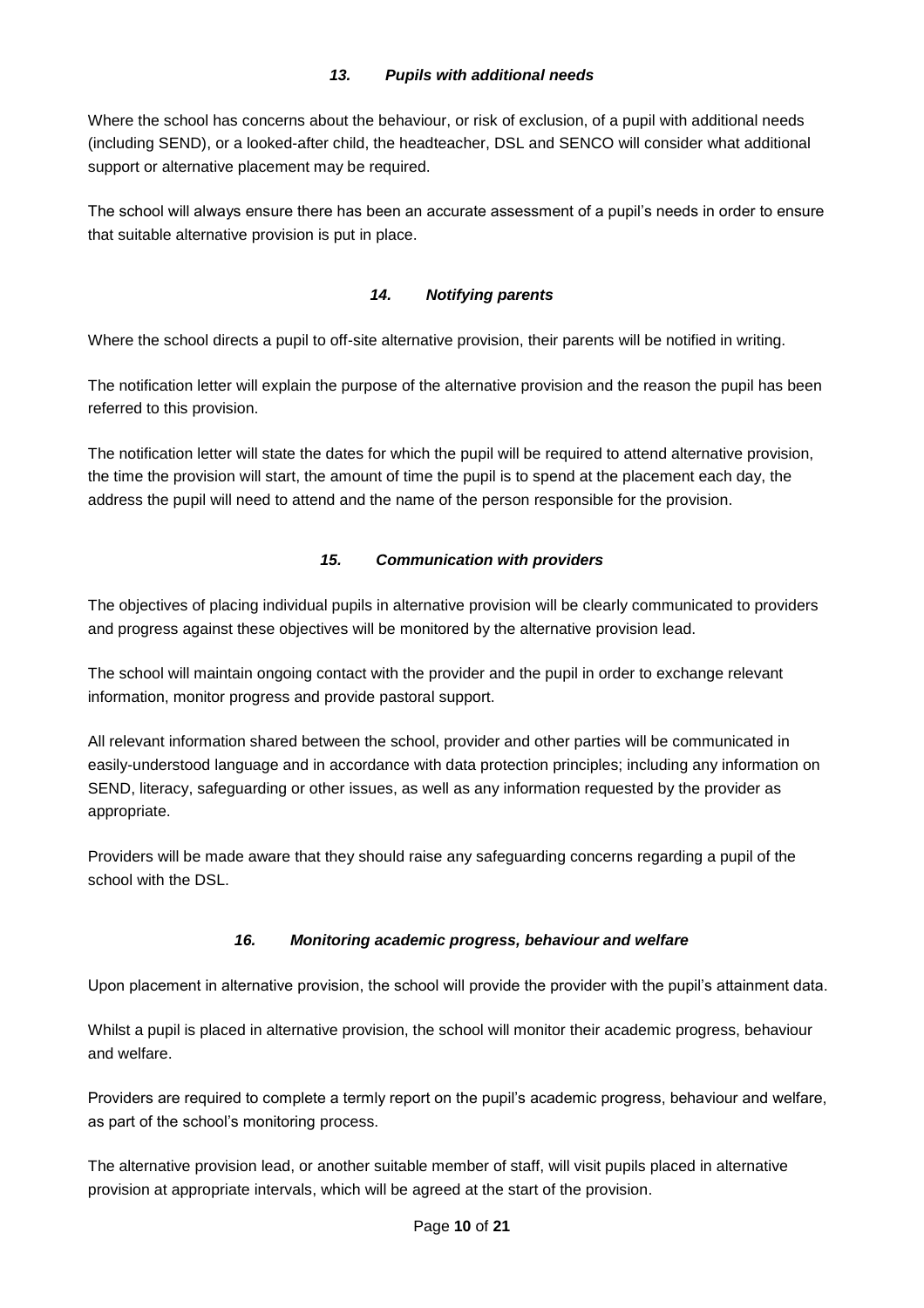If a serious behaviour incident occurs whilst a pupil is in alternative provision, the provider will contact the school.

Pupils who are not making satisfactory progress at their placement will undergo a formal review meeting, which will be attended by the headteacher, alternative provision lead, pupil, their parents and the provider.

If a pupil's progress does not improve following three formal review meetings, the school may end the placement.

<span id="page-10-0"></span>The placement may also be ended in some extreme circumstances, e.g. safeguarding concerns.

#### *17. Monitoring attendance*

The school recognises that, for alternative provision to benefit pupils, they must attend the provision; therefore, the school will monitor the attendance of all pupils in alternative provision.

Providers are required to contact the school whenever a pupil placed there is absent.

The school will contact pupils' parents, where their child has been absent from provision, in order to resolve the issue and to ensure regular attendance is achieved.

The school will formally monitor the attendance of pupils placed in alternative provision and update attendance records on a weekly basis.

Pupils whose attendance falls below the school's target will be subject to interventions as per the school's Attendance and Truancy Policy.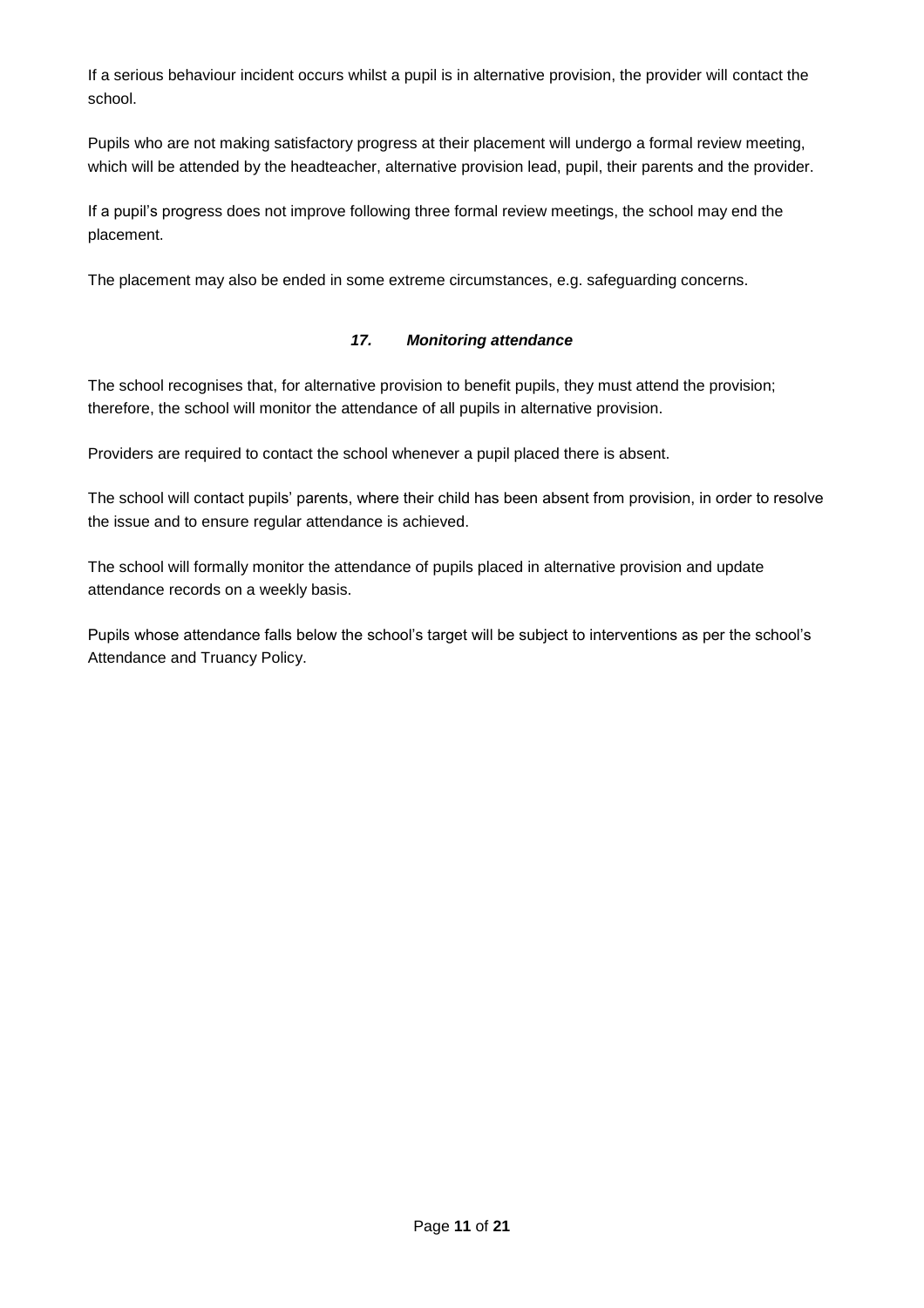# <span id="page-11-0"></span>**Quality assurance procedures for Alternative Education Providers**

### **Introduction**

Local authorities (LAs) are responsible for arranging suitable education for permanently excluded children and for other children who – because of illness or other reasons – would not receive suitable education, without such arrangements being made. Where a child has been subject to a fixed-period exclusion of more than five provider days, providers must arrange suitable provision.

Beyond these statutory arrangements, schools within York are provided with a directory of suitable local Alternative Provision providers that can be used within the graduated response to enhance the educational offer to students who may need additional support with behaviour, attendance or engagement issues. The City of York will provide quality assurance for each provider within the directory but schools should check that they are content with the detail of this process and supplement it as they see fit. The use of AP within a school should be subject to regular review by the senior leadership and Governors with clear rationale offered to why it is being used and regular reviews of its impact.

AP is provided through full or part-time, and short or longer-term placements. Placements can be delivered by AP academies, AP free providers and pupil referral units (PRUs). Other settings also provide AP, including independent providers, further education colleges, and other providers from the private and voluntary sectors.

# **Policy expectations**

The LA expects a provider to have a number of up to date policies in place and these will include:

- Adult Safeguarding Policy & Checklists
- Behaviour & Discipline Policy
- Child Protection Policy
- Complaints Procedure
- Covid-19 Policy
- Educational Visits
- Exclusions Policy
- Fire Policy (Inc. Risk Assessment)
- Health and Safety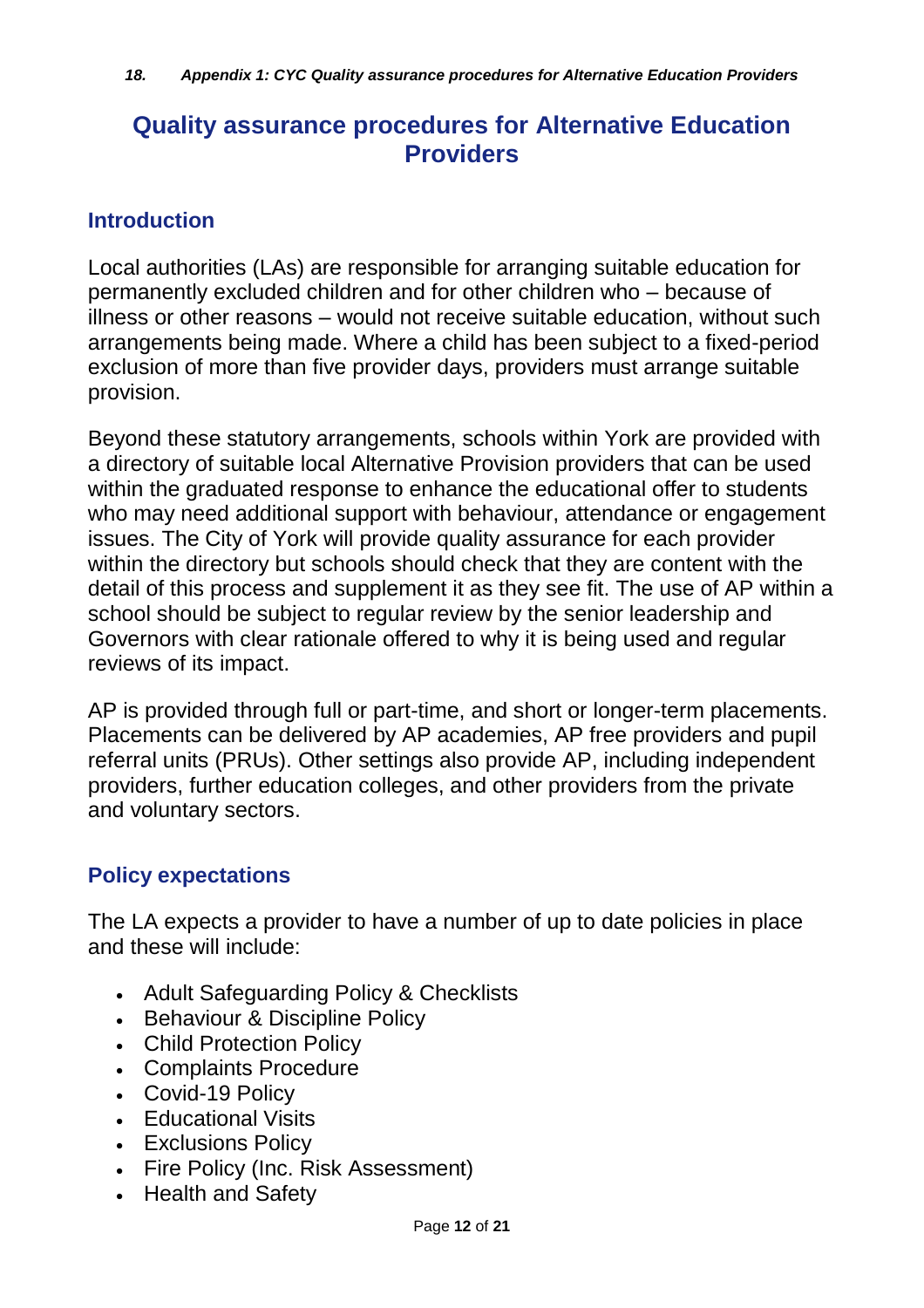- Medication Policy
- Physical Restraint Policy

An LA officer will either request these from the provider itself or download them from the provider's website. These are then circulated to the appropriate LA officer to be checked and signed off in accordance with expected City of York Council (CYC) standards.

# **Current placements**

It is also important that the LA is reassured that existing placements at providers, continue to be of high quality and continue to meet the needs of the learners. Therefore the expectation is that an annual quality assurance visit will be undertaken by an LA officer. Again, a checklist will be completed which comprises a number of the criteria included within the 'initial visit' checks but will also include some additional areas. In addition to the 'Yes/No' approach, any outcomes, actions or issues will be noted and followed up accordingly.

The safeguarding of learners is of paramount importance and therefore the commissioning school must be notified of any Safeguarding alerts. The contract used by the LA for its 'high needs' learners includes a number of clauses re: safeguarding and welfare. In particular, depending on the circumstances, the provider is required to notify the commissioning school 'Without delay' or 'Within 48 hours'.

CYC will not use any unregistered providers for full time placements pre-16, and the AP provider should never form the majority of the offer for a student on single registration with a mainstream provider.

# **Quality Assurance Audit Alternative Education Providers**

| <b>Reason for visit</b>        | <b>AP Directory</b> | <b>Establishment name</b> |  |
|--------------------------------|---------------------|---------------------------|--|
| Date of visit                  |                     | Address:                  |  |
| <b>LA Officer (Education)</b>  |                     | <b>Head/Principal</b>     |  |
| <b>LA Officer (Additional)</b> |                     | <b>Ofsted Registered?</b> |  |
| <b>DfE/ESFA registered</b>     |                     | <b>Ofsted Grade?</b>      |  |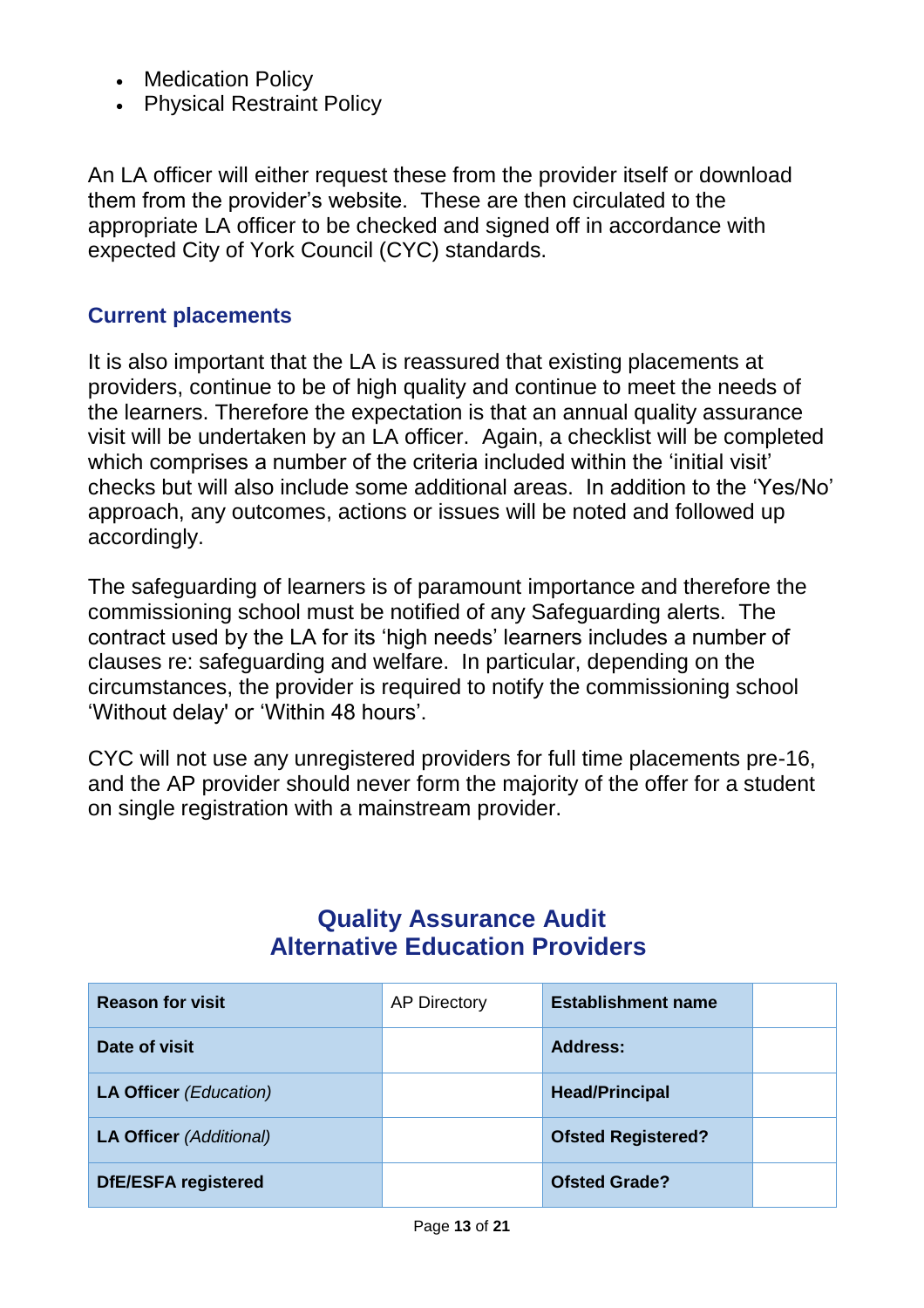Company Number:

| <b>Item</b>      | <b>Criteria</b>                                                                                                                                                      |      | Met? Comments   | <b>ACTION</b> |  |  |
|------------------|----------------------------------------------------------------------------------------------------------------------------------------------------------------------|------|-----------------|---------------|--|--|
|                  | Provider, setting and context                                                                                                                                        |      |                 |               |  |  |
| 1.               | Does the provider have insurance to work with children?                                                                                                              | Y/N  |                 |               |  |  |
| 2.               | Does the provider have employer's liability insurance?                                                                                                               | Y/N  |                 |               |  |  |
| 3.               | Does the provider have public liabilities insurance?                                                                                                                 | Y/N  |                 |               |  |  |
| Α.               | What arrangements are made for children getting to and from<br>the setting?                                                                                          |      |                 |               |  |  |
|                  | Are they satisfactory?                                                                                                                                               | Y/N  |                 |               |  |  |
| 5.               | What are the procedures for morning arrival and afternoon<br>finishing times?                                                                                        |      |                 |               |  |  |
|                  | How is this process controlled / managed?                                                                                                                            |      |                 |               |  |  |
| 6.               | Is there a registration?                                                                                                                                             | Y/N  |                 |               |  |  |
|                  | If no, how do children sign in and out?                                                                                                                              |      |                 |               |  |  |
| $\vert 7.$       | How many children access the setting?                                                                                                                                |      |                 |               |  |  |
|                  | Do the children get scheduled breaks during the day?                                                                                                                 | Y/N  |                 |               |  |  |
| 8.               | If yes, then how many breaks are planned and at what<br>times?                                                                                                       |      |                 |               |  |  |
|                  | What are the supervision arrangements during break times?                                                                                                            |      |                 |               |  |  |
| $\overline{9}$ . | Does the setting have planned holidays?                                                                                                                              | Y/N  |                 |               |  |  |
|                  | If yes, what are the dates?                                                                                                                                          |      |                 |               |  |  |
| 10.              | Does the provider offer physical learning? (sports/exercise)                                                                                                         | Y/N  |                 |               |  |  |
| <b>Item</b>      | <b>Criteria</b>                                                                                                                                                      | Met? | <b>Comments</b> | <b>ACTION</b> |  |  |
|                  | <b>Safeguarding</b>                                                                                                                                                  |      |                 |               |  |  |
| 11.              | Safeguarding policies, procedures are in place.                                                                                                                      | Y/N  |                 |               |  |  |
| 12.              | The provider ensures that arrangements are made to<br>safeguard and promote the welfare of pupils at the provision.<br>Evidence of incident logs, safeguarding logs. | Y/N  |                 |               |  |  |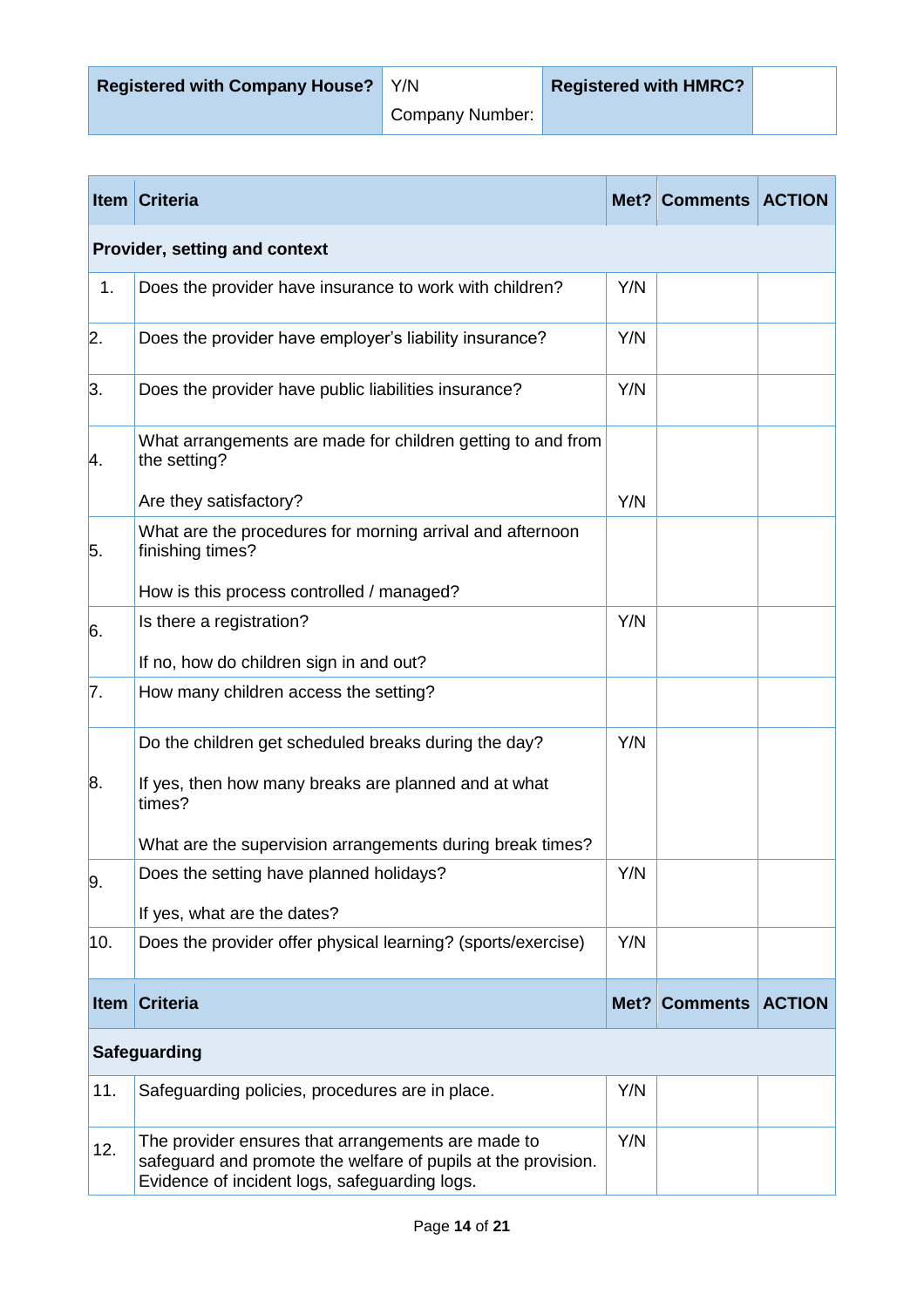| 13.      | Safeguarding concerns are reported/referred to the relevant<br>authority - commissioning school, LADO, Multi Agency<br>Safeguarding Hub (MASH)                                                              | Y/N |  |
|----------|-------------------------------------------------------------------------------------------------------------------------------------------------------------------------------------------------------------|-----|--|
| 14.      | Incident reports and notifications are sent/communicated to<br>the LA in a timely fashion.                                                                                                                  | Y/N |  |
| 15.      | Complaints procedures are in place.                                                                                                                                                                         | Y/N |  |
| 16.      | Are there any on-going complaints?                                                                                                                                                                          | Y/N |  |
|          | If so, do they raise any concerns?                                                                                                                                                                          | Y/N |  |
| 17.      | The provider is aware of its duties under the Disability<br>Discriminations Act to ensure equality of access to all<br>learners.                                                                            | Y/N |  |
| 18.      | CYPIC are monitored and information supplied to<br>commissioning school of progress and attendance.                                                                                                         | Y/N |  |
| 19.      | Attendance of all learners is good and is effectively<br>monitored/recorded and communicated to the commissioning<br>schools                                                                                | Y/N |  |
| 20.      | EHC Plans (if in place) are followed and the AP provider<br>contributes to reviews.                                                                                                                         | Y/N |  |
| 21.      | Are there any learners who attend for 18 hours or more a<br>week (full time)?<br>If one has an EHCP or are CYPIC, or the provider has five or<br>more fulltime learners then you must register as a school. | Y/N |  |
| Learners |                                                                                                                                                                                                             |     |  |
|          | Risk assessment processes and procedures are in place.                                                                                                                                                      | Y/N |  |
| 22.      | Do they identify each learners needs and meet these?                                                                                                                                                        | Y/N |  |
| 23.      | Reasonable adjustments are made to ensure equality of<br>access for learners.                                                                                                                               | Y/N |  |
| 24.      |                                                                                                                                                                                                             |     |  |
|          | Timetables are appropriate to the needs of the learners.                                                                                                                                                    | Y/N |  |
| 25.      | Are any of the learners on reduced hours compared to the<br>ordinary offer of the setting?                                                                                                                  | Y/N |  |
| 26.      | There are secure arrangements around initial induction for<br>learners.                                                                                                                                     | Y/N |  |
| 27.      | Learners' views are listened to and acted upon. Their wishes<br>and opinions are always taken into account.                                                                                                 | Y/N |  |
| 28.      | Homework is provided when needed and is appropriate.                                                                                                                                                        | Y/N |  |
| 29.      | Staff treat learners fairly and with respect.                                                                                                                                                               | Y/N |  |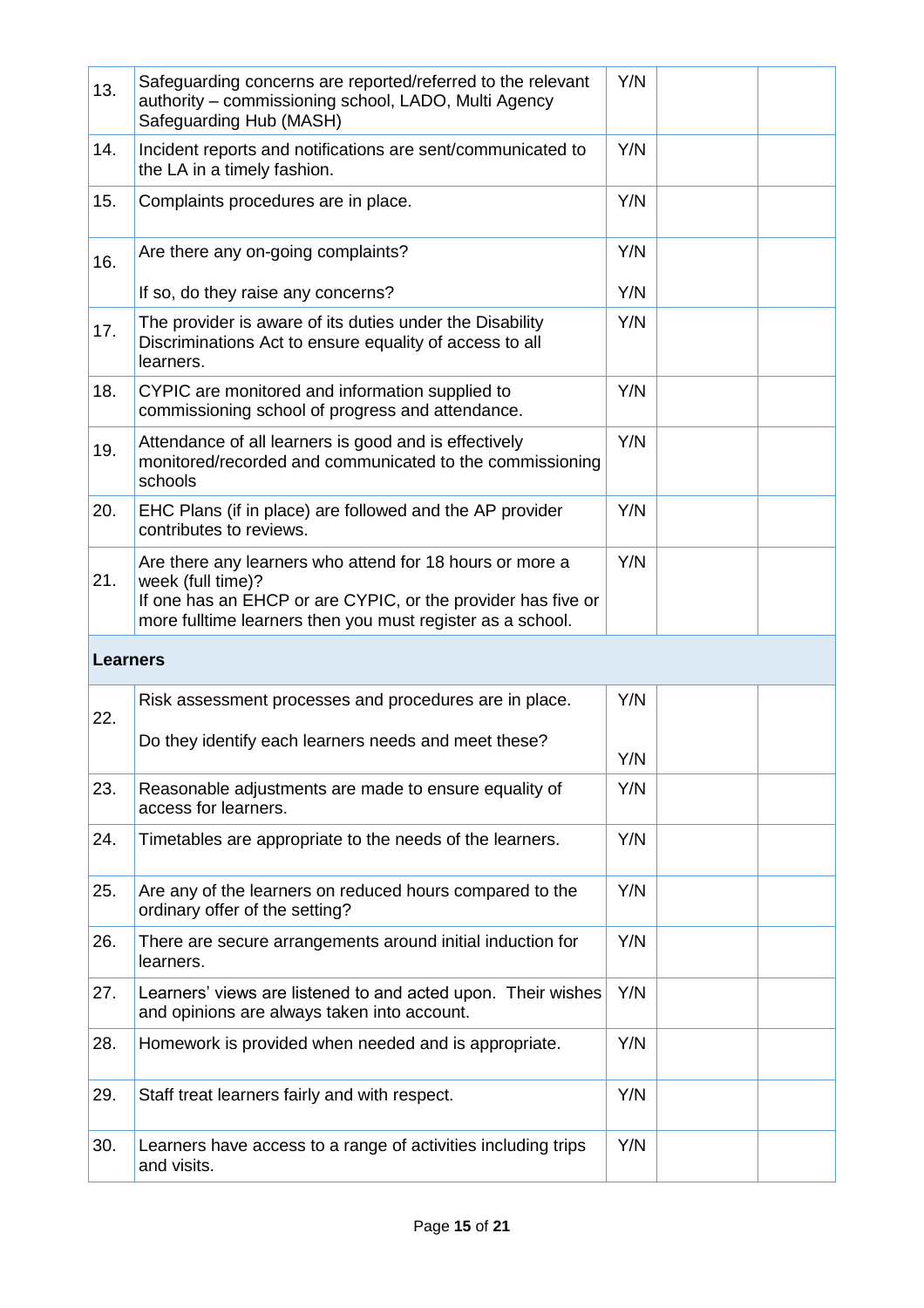| <b>Staffing</b> |                                                                                                                                                                                                                                                                                                                               |     |  |
|-----------------|-------------------------------------------------------------------------------------------------------------------------------------------------------------------------------------------------------------------------------------------------------------------------------------------------------------------------------|-----|--|
| 31.             | All staff have received a well-planned and structured<br>Induction.                                                                                                                                                                                                                                                           | Y/N |  |
| 32.             | Staffing levels are appropriate to meet the needs of the<br>learners.                                                                                                                                                                                                                                                         | Y/N |  |
| 33.             | Has there been a need to use agency staff and are there<br>currently any vacancies?                                                                                                                                                                                                                                           | Y/N |  |
|                 | If so, is this manageable?                                                                                                                                                                                                                                                                                                    | Y/N |  |
| 34.             | All required DBS checks are in place for staff and volunteers.<br>Is there a Single Central Record?<br>Where appropriate, providers are required to have a single<br>central record of recruitment and vetting checks covering all<br>staff and others identified by the provider as having regular<br>contact with children. | Y/N |  |
| 35.             | The AP provider holds a copy of the safeguarding policy of<br>any commissioning school that has students placed at the<br>setting                                                                                                                                                                                             | Y/N |  |
| 36.             | Staff receive regular safeguarding training.                                                                                                                                                                                                                                                                                  | Y/N |  |
| 37.             | Staff receive appropriate training and support to recognise<br>and deal with the needs of the learners they work with.                                                                                                                                                                                                        | Y/N |  |
| 38.             | Staff are able to demonstrate detailed knowledge of the<br>pupils they care for i.e. have read and adhere to plans.                                                                                                                                                                                                           | Y/N |  |
| 39.             | Staff hold relevant qualifications.                                                                                                                                                                                                                                                                                           | Y/N |  |
| 40.             | Staff are able to demonstrate that learners make good<br>academic progress and/or progress in personal wellbeing<br>targets.                                                                                                                                                                                                  | Y/N |  |
| 41.             | Teaching observation records indicate that teaching is<br>effective.                                                                                                                                                                                                                                                          | Y/N |  |
| 42.             | Support staff are well briefed about the needs of individual<br>learners.                                                                                                                                                                                                                                                     | Y/N |  |
| 43.             | Contributions to Annual Reviews of EHCP's are made in a<br>timely fashion.                                                                                                                                                                                                                                                    | Y/N |  |
|                 | <b>Support for curriculum and learning</b>                                                                                                                                                                                                                                                                                    |     |  |
| 44.             | The AP providers ensures that learners have access to a<br>broad and balanced curriculum.                                                                                                                                                                                                                                     | Y/N |  |
| 45.             | Qualifications studied are suitable and at an appropriate level<br>for the learner and will lead to progression.                                                                                                                                                                                                              | Y/N |  |
| 46.             | Learners' progress and attainment is tracked and a system<br>for regularly tracking learners, reading, writing and numeracy<br>skills against national norms is in place.                                                                                                                                                     | Y/N |  |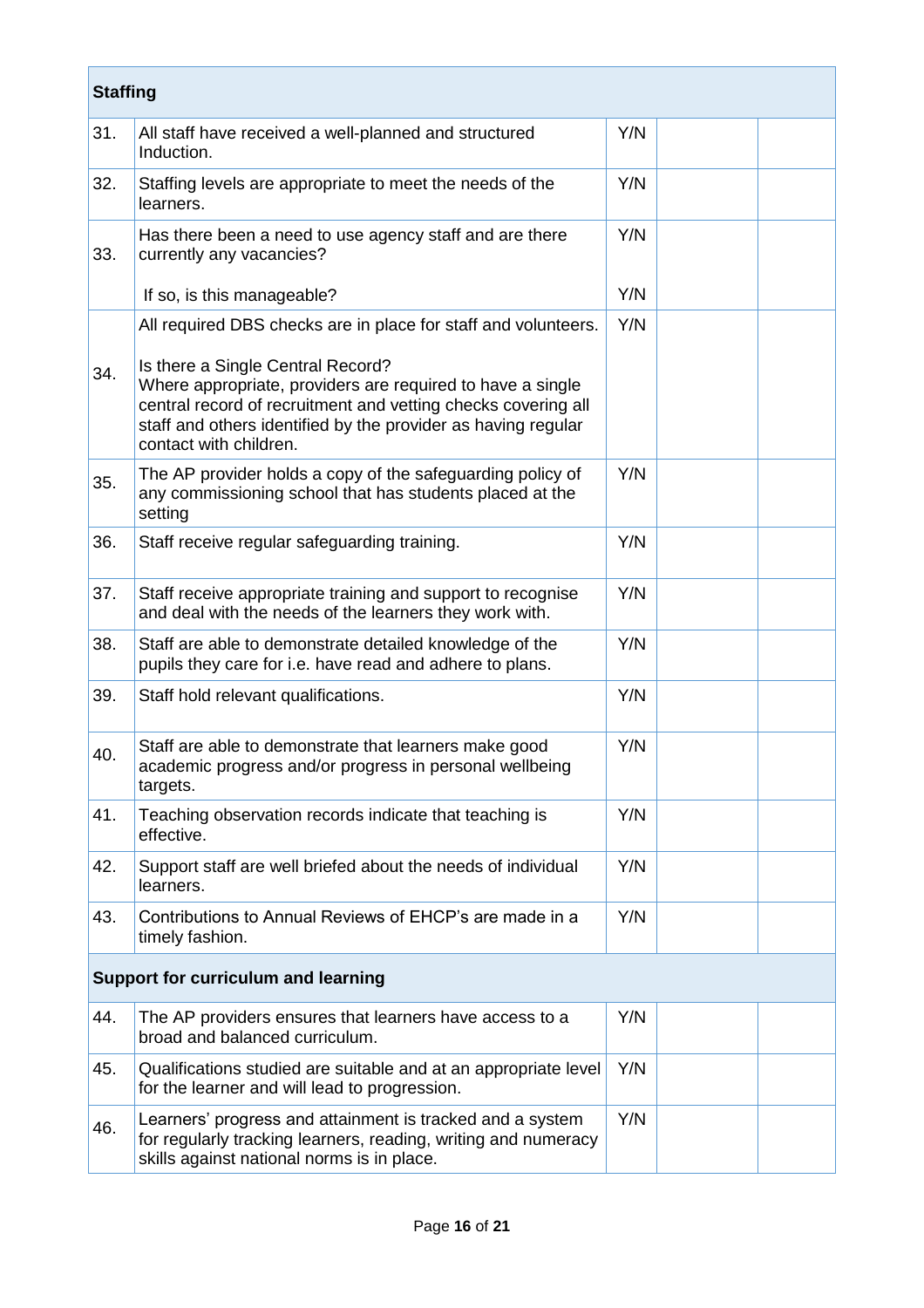| 47. | Baseline assessments are administered and evidence of<br>academic starting points and progress made especially in<br>English and Maths is well recorded.                                                                     | Y/N |  |
|-----|------------------------------------------------------------------------------------------------------------------------------------------------------------------------------------------------------------------------------|-----|--|
| 48. | Learners have accurate, permanent record of their history<br>and progress which can be read by the at anytime.                                                                                                               | Y/N |  |
| 49. | CYPIC Personal Education Plans are followed and the AP<br>setting contributes to any reviews in a timely fashion.                                                                                                            | Y/N |  |
| 50. | The provider is focussed on enabling all learners to become<br>independent.                                                                                                                                                  | Y/N |  |
| 51. | Learners are observed in the setting in<br>teaching/mentoring interactions with staff                                                                                                                                        | Y/N |  |
|     | <b>Positive behaviour support</b>                                                                                                                                                                                            |     |  |
| 52. | A system for monitoring and tracking behaviour is in place<br>that responds to the needs of the learners.                                                                                                                    | Y/N |  |
| 53. | Staff are provided with regular training to enable the<br>management of learners' behaviour in settings, de-escalation<br>of confrontation or potentially challenging behaviour and the<br>avoidance of physical restraints. | Y/N |  |
|     | What training is available?                                                                                                                                                                                                  |     |  |
| 54. | The provider works effectively with other agencies to provide<br>support for learners.                                                                                                                                       | Y/N |  |
| 55. | Is there a rewards system in place for good behaviour and<br>attendance?                                                                                                                                                     | Y/N |  |
|     | If yes, what are the rewards?                                                                                                                                                                                                |     |  |
| 56. | Are there behavioural and attendance sanctions?<br>If yes what are the sanctions?                                                                                                                                            | Y/N |  |
|     |                                                                                                                                                                                                                              |     |  |
|     | <b>Transition</b>                                                                                                                                                                                                            |     |  |
| 57. | Information is provided and shared to enable smooth<br>progression to Post16 settings.                                                                                                                                       | Y/N |  |
| 58. | Careers advice is provided.                                                                                                                                                                                                  | Y/N |  |
| 59. | The provider encourages learners to return to<br>mainstream/maintained education.                                                                                                                                            | Y/N |  |
| 60. | The provider considers a wide variety of appropriate Work<br>Experience placements.                                                                                                                                          | Y/N |  |
| 61. | All appropriate checks of work placements are undertaken.                                                                                                                                                                    | Y/N |  |
|     | <b>Partnerships</b>                                                                                                                                                                                                          |     |  |
| 62. | Governors/Directors effectively monitor policies and<br>practices.                                                                                                                                                           | Y/N |  |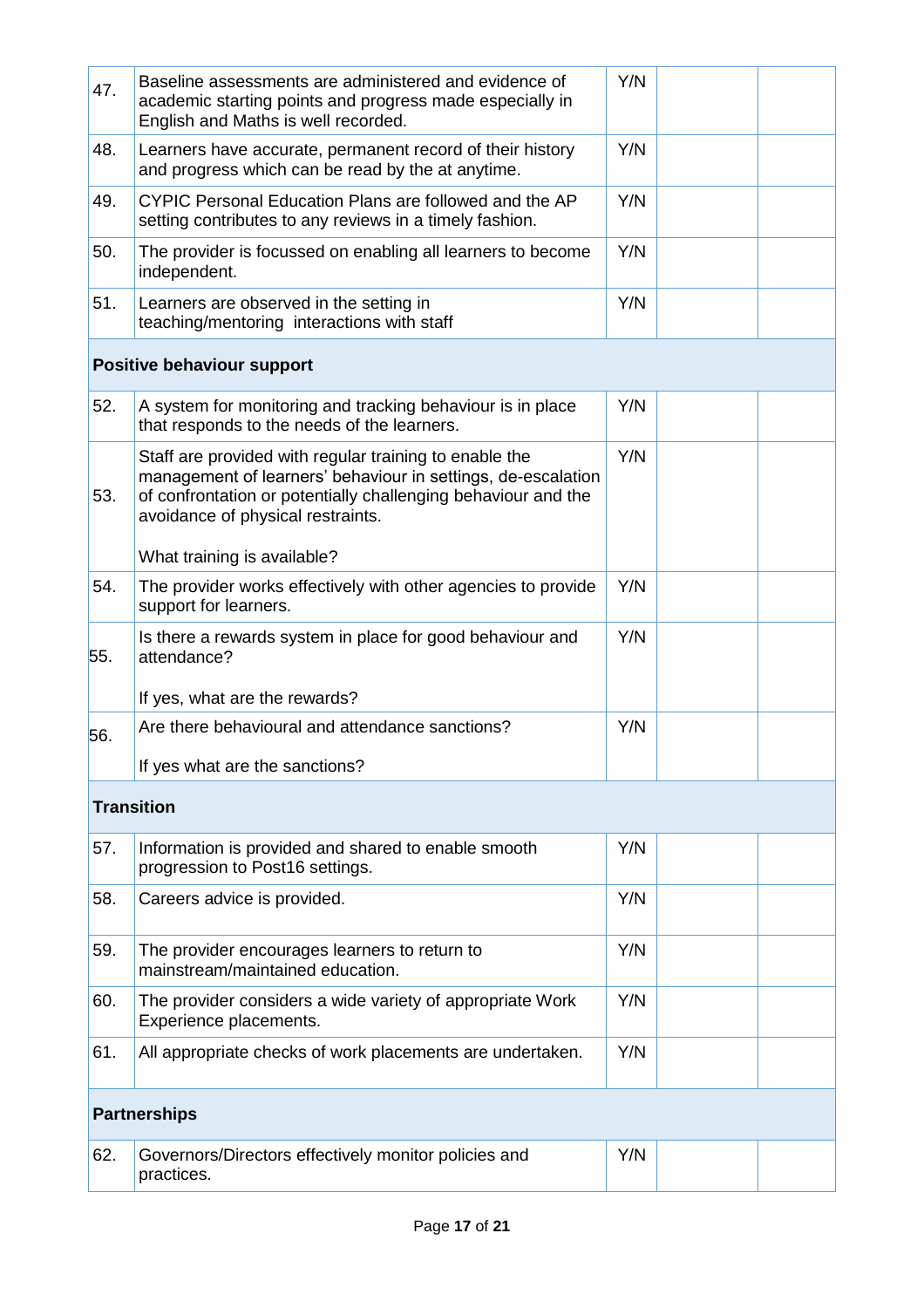| 63. | The provider works closely with parents/carers, involving<br>them in all areas of their child's learning. | Y/N |  |
|-----|-----------------------------------------------------------------------------------------------------------|-----|--|
| 64. | Parent/carer views are actively sought and listened to.                                                   | Y/N |  |
| 65. | The provider works in partnership with other organisations,<br>external agencies, LAs etc.                | Y/N |  |
| 66. | The provider has good partnership arrangements with<br>employers.                                         | Y/N |  |
|     | <b>Environment</b>                                                                                        |     |  |
| 67. | Does the environment feel friendly and welcoming?                                                         | Y/N |  |
| 68. | Does the environment feel happy and homely?                                                               | Y/N |  |
| 69. | Placement offers value for money.                                                                         | Y/N |  |
| 70. | Breakdown of funding is in place.                                                                         | Y/N |  |
| 71. | Is there a good standard of accommodation / furniture /<br>fittings and fixtures?                         | Y/N |  |
| 72. | The environment/space is appropriate for the needs of the<br>learners.                                    |     |  |
| 73. | Any unsafe equipment that needs replacing/ repairing.                                                     | Y/N |  |
| 74. | Any damage or outstanding repairs.                                                                        | Y/N |  |
| 75. | Garden/grounds are well kept, tidy.                                                                       | Y/N |  |
|     | Records, policies, health and safety                                                                      |     |  |
| 76. | An anti-bullying policy is in place.                                                                      | Y/N |  |
| 77. | Are children's records stored in a central location?                                                      | Y/N |  |
|     | How long does the provider keep this information?                                                         |     |  |
| 78. | How is personal information deleted?                                                                      |     |  |
| 79. | How often are pupils personal details updated?                                                            |     |  |
| 80. | What are the signing in/out procedures?                                                                   | Y/N |  |
|     | Do they meet the Regulatory Reform (Fire Safety) Order<br>2005?                                           | Y/N |  |
| 81. | Does the provider have a written Health & Safety policy?                                                  | Y/N |  |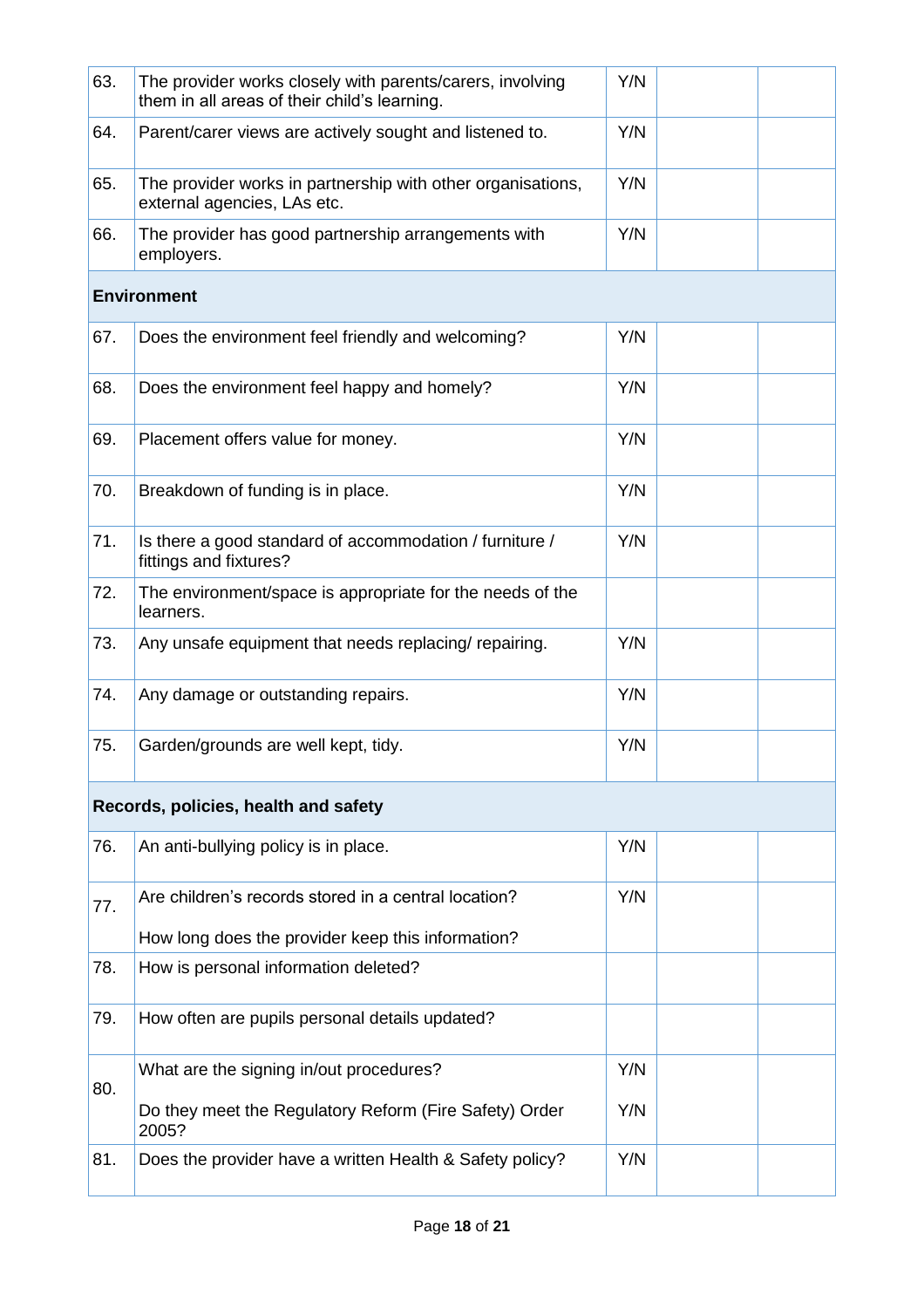| 82.   | Does the provider have a designated Health & Safety officer?                                                                                                                                                                                                                                                                                                                             | Y/N |  |
|-------|------------------------------------------------------------------------------------------------------------------------------------------------------------------------------------------------------------------------------------------------------------------------------------------------------------------------------------------------------------------------------------------|-----|--|
| 83.   | Do staff receive Health & Safety training?                                                                                                                                                                                                                                                                                                                                               | Y/N |  |
| 84.   | Does the provider have a RIDDOR policy in place?                                                                                                                                                                                                                                                                                                                                         | Y/N |  |
| work. | RIDDOR - The Reporting of Injuries, Diseases and Dangerous Occurrences Regulations 2013,<br>often known by the acronym RIDDOR, is a 2013 Statutory Instrument of the Parliament of the<br>United Kingdom. It regulates the statutory obligation to report deaths, injuries, diseases and<br>"dangerous occurrences", including near misses that take place at work or in connection with |     |  |
| 85.   | Does the provider know how to report to RIDDOR?                                                                                                                                                                                                                                                                                                                                          | Y/N |  |
| 86.   | Does the provider have an accident log book?                                                                                                                                                                                                                                                                                                                                             | Y/N |  |
|       | Does the provider have an educational visits coordinator?                                                                                                                                                                                                                                                                                                                                | Y/N |  |
| 87.   | Are day trips part of the learning?                                                                                                                                                                                                                                                                                                                                                      | Y/N |  |
|       | If so, what are the arrangements for keeping children safe?<br>Does the provider have a risk assessment for onsite and<br>offsite activities?                                                                                                                                                                                                                                            | Y/N |  |
|       |                                                                                                                                                                                                                                                                                                                                                                                          | Y/N |  |
|       | Are there first aiders?                                                                                                                                                                                                                                                                                                                                                                  | Y/N |  |
| 88.   | Did they complete the first aid training with an accredited<br>provider?<br>Who delivered the training?                                                                                                                                                                                                                                                                                  | Y/N |  |
|       | Are there posters in the building with the named first aiders?                                                                                                                                                                                                                                                                                                                           | Y/N |  |
|       | Is there a first aid box?                                                                                                                                                                                                                                                                                                                                                                | Y/N |  |
| 89.   | Where is the first aid box located?                                                                                                                                                                                                                                                                                                                                                      |     |  |
|       | How often is the first aid box replenished?                                                                                                                                                                                                                                                                                                                                              |     |  |
| 90.   | Is there a first aid log book?                                                                                                                                                                                                                                                                                                                                                           | Y/N |  |
|       | Where is the first aid log book located?                                                                                                                                                                                                                                                                                                                                                 |     |  |
| 91.   | Can the staff and child(ren) demonstrate knowledge of first<br>aid and medical assistance procedures?                                                                                                                                                                                                                                                                                    | Y/N |  |
| 92.   | Is there a fire safety risk assessment?                                                                                                                                                                                                                                                                                                                                                  | Y/N |  |
| 93.   | Are fire exits clearly marked, free of hazards and usable?                                                                                                                                                                                                                                                                                                                               | Y/N |  |
| 94.   | Are there fire marshals?                                                                                                                                                                                                                                                                                                                                                                 | Y/N |  |
|       | If yes, then when and where did they complete the training?                                                                                                                                                                                                                                                                                                                              |     |  |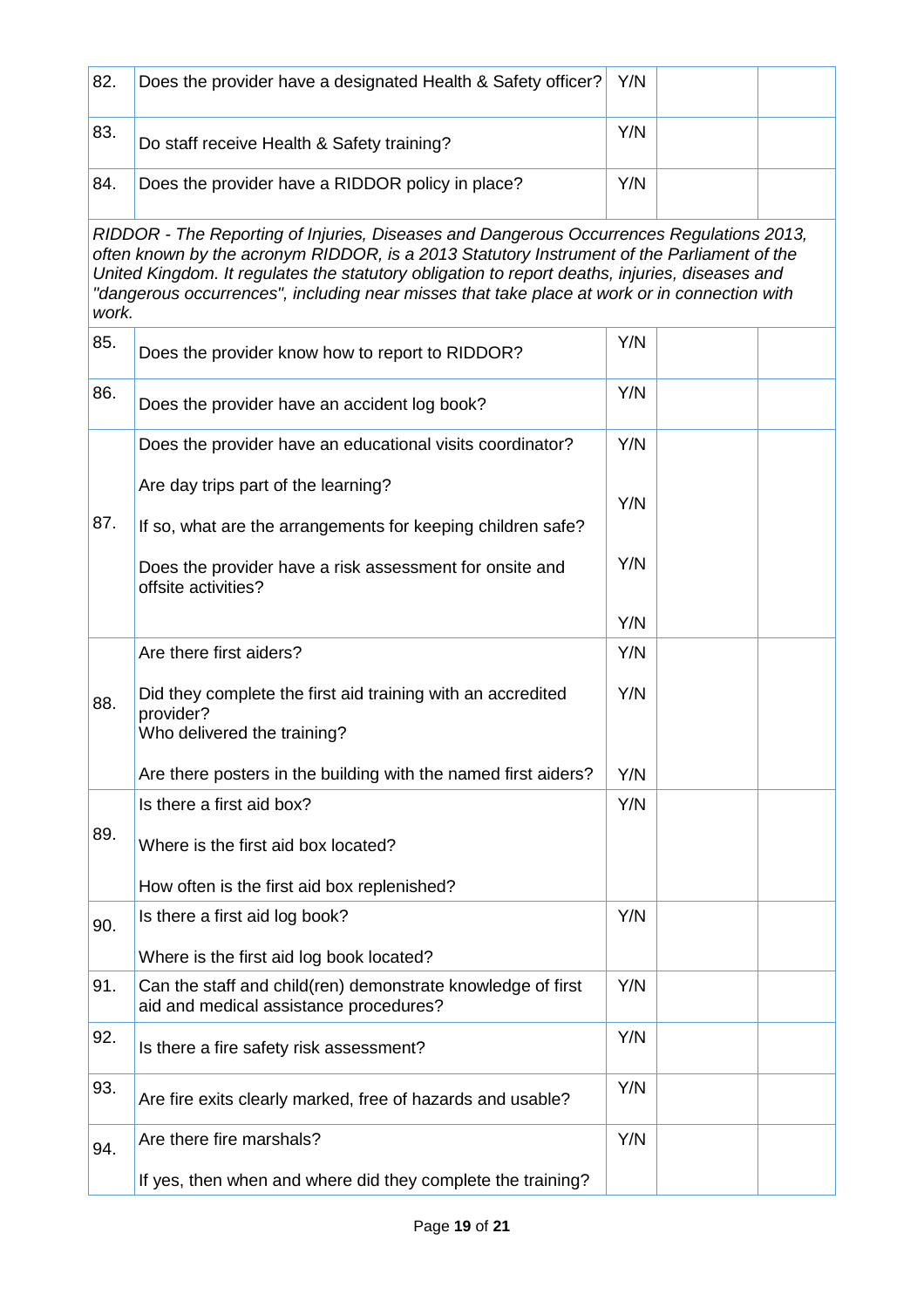| 95. | Are there regular fire drills?                                                      | Y/N |  |
|-----|-------------------------------------------------------------------------------------|-----|--|
|     | What is the process?                                                                |     |  |
| 96. | Is there a fire log book?                                                           | Y/N |  |
|     | Where is the fire log book stored?                                                  |     |  |
| 97. | Can the staff and child(ren) demonstrate knowledge of the<br>fire drills and exits? | Y/N |  |
| 98. | Are there separate toilets for the children?                                        | Y/N |  |
|     | Are they satisfactory?                                                              | Y/N |  |
| 99. | Is food and drink offered to students and staff?                                    | Y/N |  |
|     | If yes, are staff food hygiene trained?                                             |     |  |

| <b>Supplementary questions</b> |                                                                                                                                                     |  |  |  |  |
|--------------------------------|-----------------------------------------------------------------------------------------------------------------------------------------------------|--|--|--|--|
| 100.                           | What information will be provided to the LA to enable monitoring of educational<br>progress, attendance and engagement?                             |  |  |  |  |
| 101.                           | What notification process will apply to notify education colleagues in the<br>commissioning school of any placement being ended by the AP provider? |  |  |  |  |
|                                | Other information to note                                                                                                                           |  |  |  |  |
|                                |                                                                                                                                                     |  |  |  |  |
|                                |                                                                                                                                                     |  |  |  |  |
|                                |                                                                                                                                                     |  |  |  |  |
|                                |                                                                                                                                                     |  |  |  |  |
|                                |                                                                                                                                                     |  |  |  |  |
|                                |                                                                                                                                                     |  |  |  |  |

#### **Post visit checklist**

| <b>Summary</b> |  |  |
|----------------|--|--|
|                |  |  |
|                |  |  |
|                |  |  |
|                |  |  |
|                |  |  |
|                |  |  |
|                |  |  |
|                |  |  |
|                |  |  |
|                |  |  |
|                |  |  |
|                |  |  |
|                |  |  |
|                |  |  |
|                |  |  |
|                |  |  |